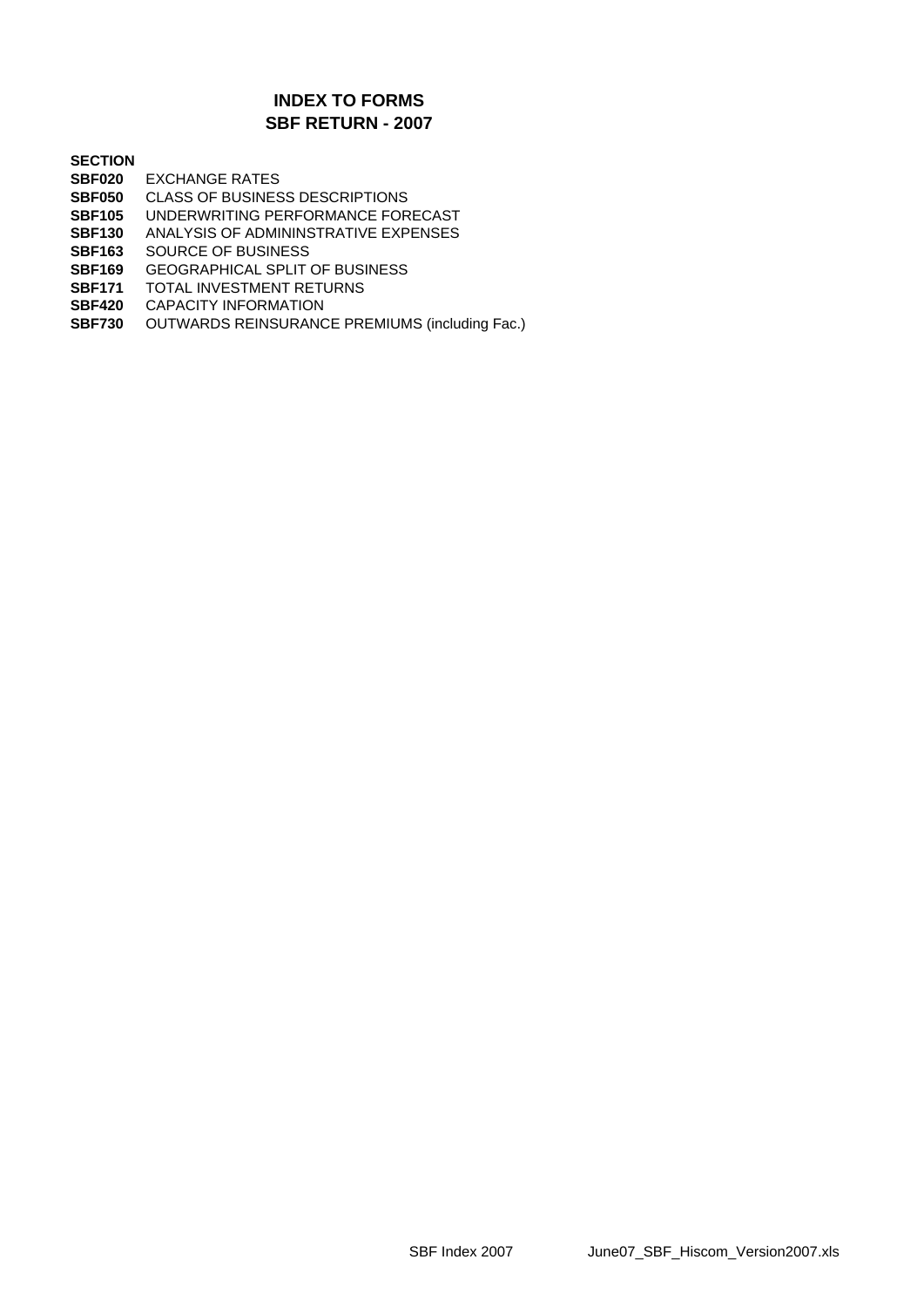# **FRANCHISE PERFORMANCE MANAGEMENT SYNDICATE BUSINESS FORECAST REPORTING PACK**

**Year of Account Managing Agent Managing Agent Code** 

| 33     |
|--------|
| 2007   |
| Hiscox |
| 1915C  |

| <b>Currency</b> | <b>Plan Rate of Exchange for 2007</b> |
|-----------------|---------------------------------------|
|                 |                                       |
| <b>AUD</b>      | 2.42                                  |
| <b>CAD</b>      | 2.28                                  |
| <b>CHF</b>      | 2.44                                  |
| <b>DKK</b>      | 10.99                                 |
| <b>EUR</b>      | 1.48                                  |
| <b>HKD</b>      | 15.53                                 |
| <b>JPY</b>      | 241.44                                |
| <b>NOK</b>      | 11.95                                 |
| <b>USD</b>      | 1.96                                  |
| <b>ZAR</b>      | 14.12                                 |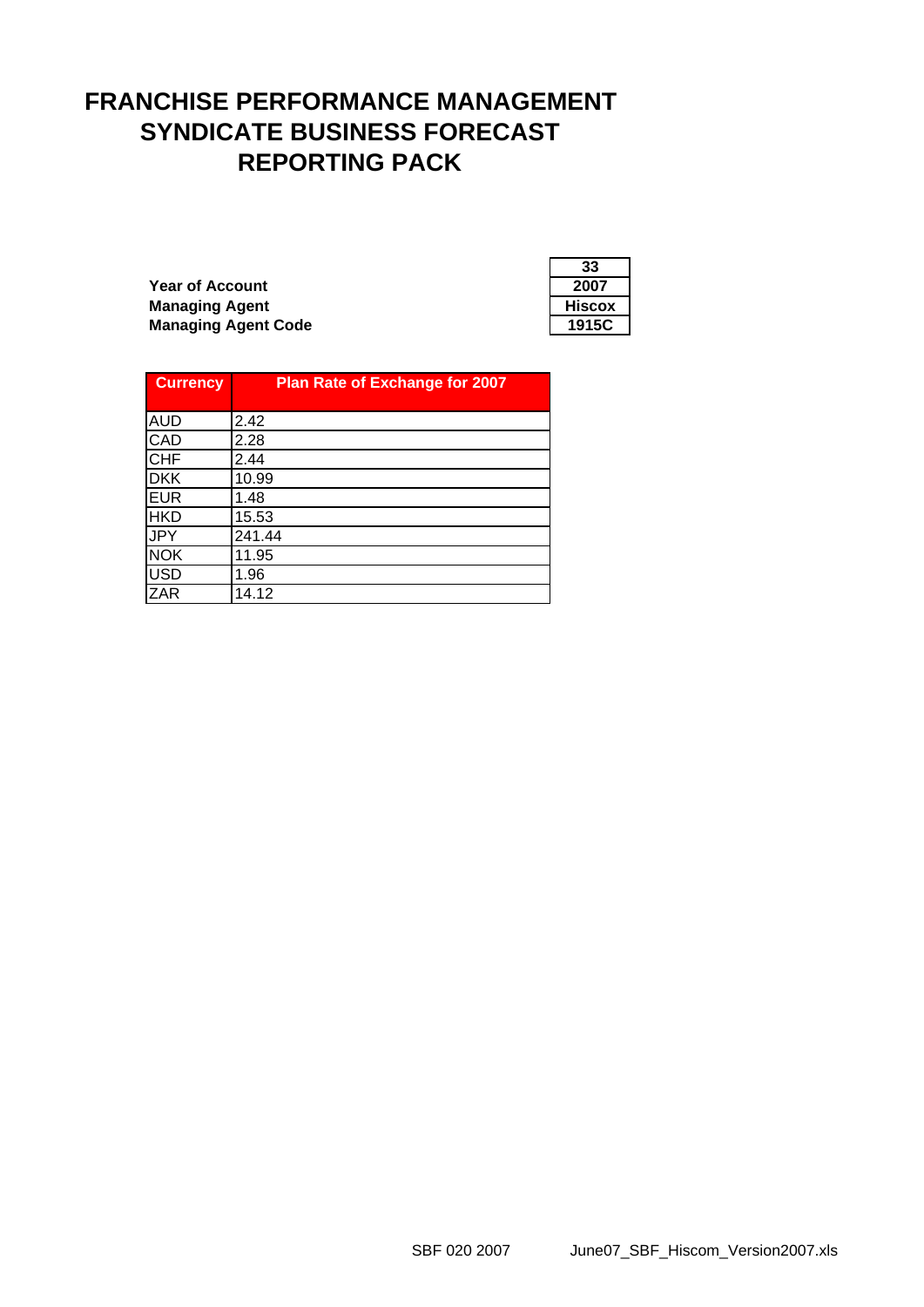## **050 CLASS OF BUSINESS DESCRIPTIONS**

| <b>Class of Business Name</b>         |
|---------------------------------------|
| Marine & Non Marine Reinsurance       |
| Non Marine Liability                  |
| Marine                                |
| <b>Property Binders</b>               |
| <b>Political Risk &amp; Terrorism</b> |
| Accident & Health                     |
| Household                             |
| Whole Account Reinsurance             |
| TMT                                   |
| Property Major Risk                   |
| Fine Art & Specie                     |
| Aerospace                             |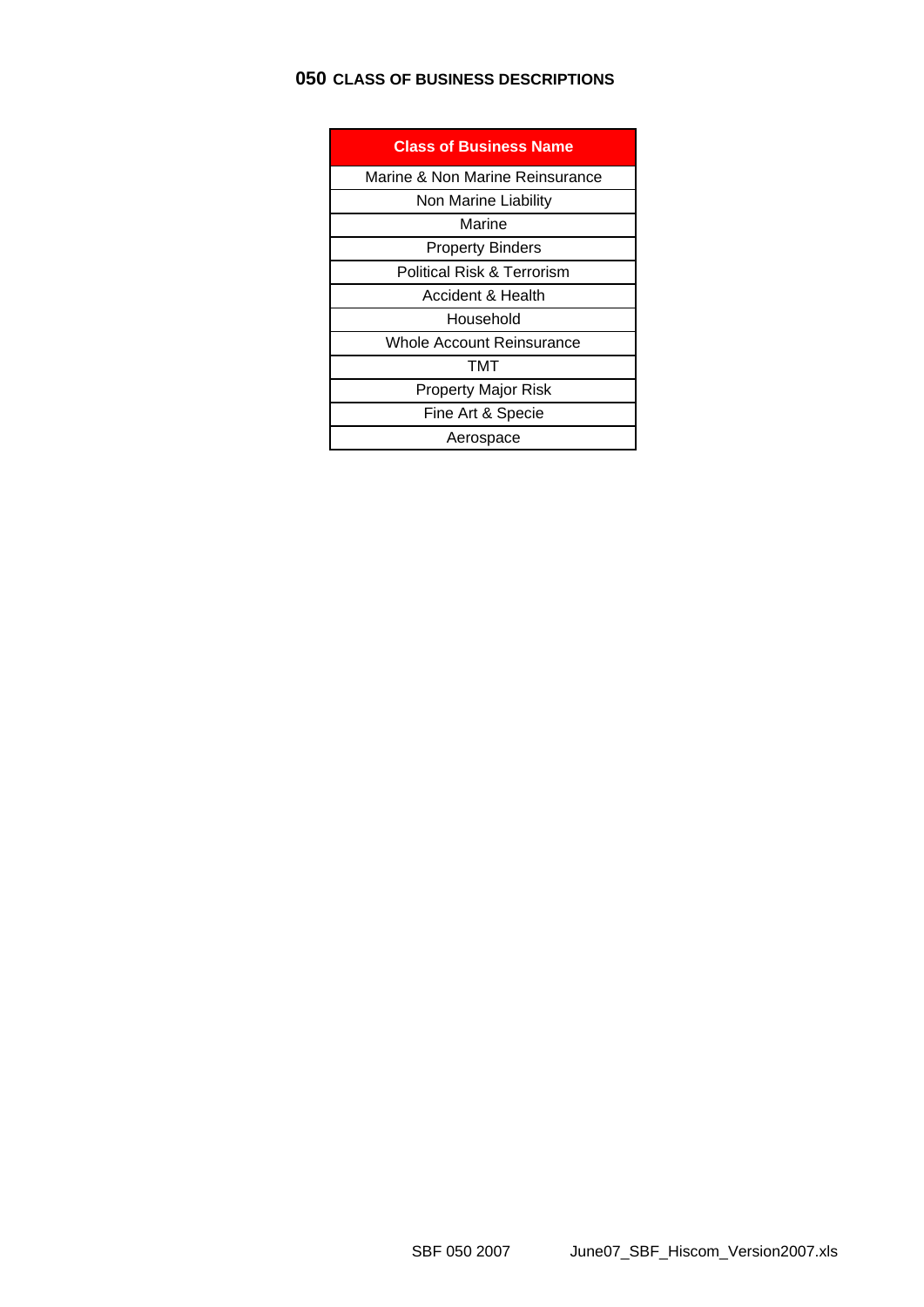### **105 UNDERWRITING PERFORMANCE FORECAST BY PURE YEAR OF ACCOUNT AT ULTIMATE 2007**

| Currency                                       | <b>CNV</b>                    |
|------------------------------------------------|-------------------------------|
| <b>Class of Business</b><br><b>Description</b> | <b>Gross premiums written</b> |
| Marine & Non Marine Reinsuran                  | 227,392,100                   |
| Non Marine Liability                           | 97,978,792                    |
| Marine                                         | 119,786,331                   |
| <b>Property Binders</b>                        | 114,718,751                   |
| <b>Political Risk &amp; Terrorism</b>          | 59,815,556                    |
| <b>Accident &amp; Health</b>                   | 59,709,823                    |
| Household                                      | 82,091,910                    |
| <b>Whole Account Reinsurance</b>               | 125,101,731                   |
| тмт                                            | 43,291,362                    |
| Aerospace                                      | 11,078,534                    |
| <b>Property Major Risk</b>                     | 48,140,054                    |
| Fine Art & Specie                              | 29,283,728                    |
| Total                                          | 1,018,388,671                 |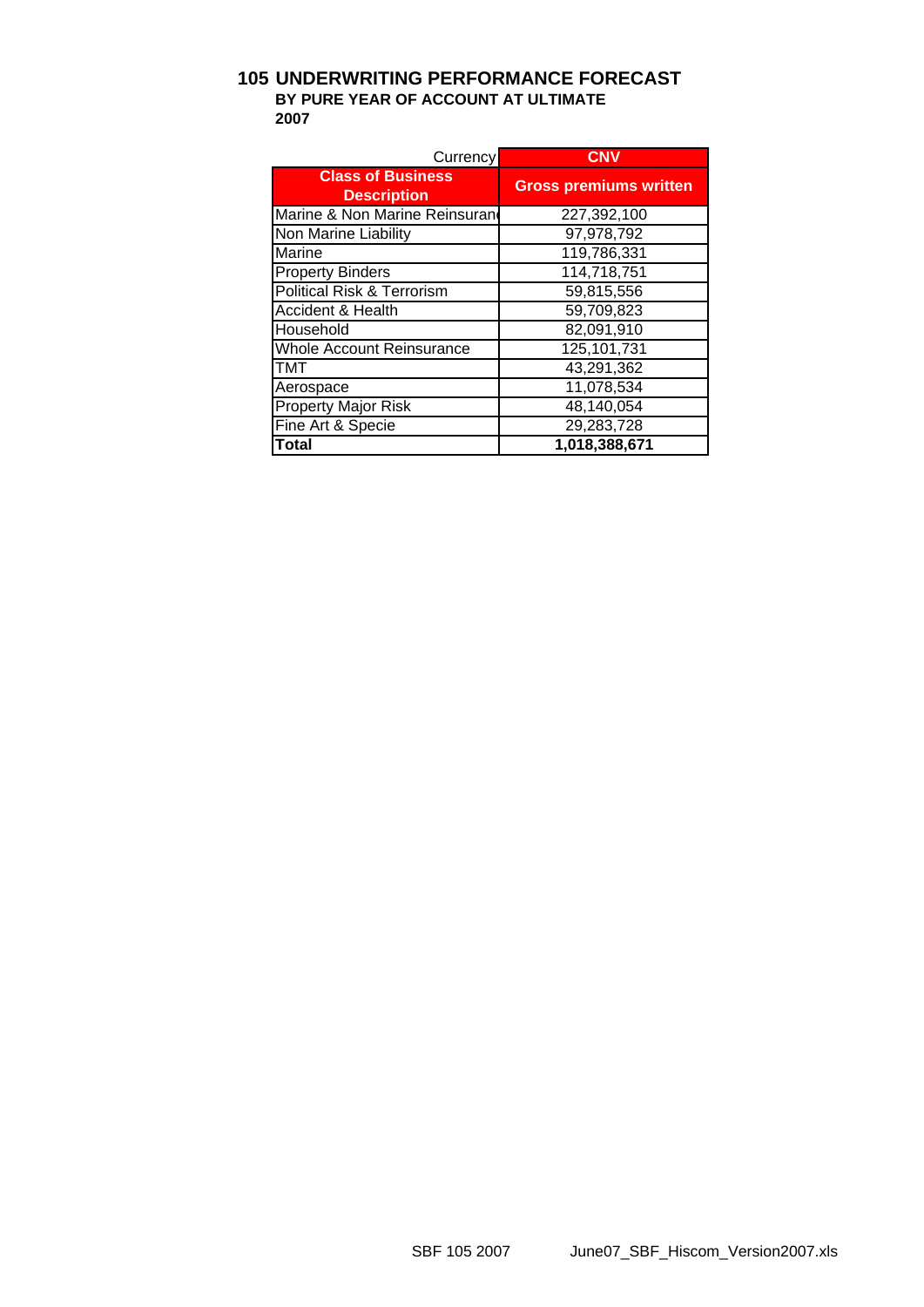#### **163 SOURCE OF BUSINESS**

**BY PURE YEAR OF ACCOUNT AT ULTIMATE**

**1) Forecast of gross premiums written** 

**2007 CURRENCY** CNV

| <b>DIRECT</b>                                              |               |
|------------------------------------------------------------|---------------|
| <b>Binding Authority, Service Companies and Line Slips</b> |               |
| Binding Authorities delegated outside the Managing Agent   | 256,704,610   |
| 2 Service Companies                                        | 83,738,467    |
| 3 Lineslips                                                | 29,397,517    |
| 4 Other Direct Business                                    | 293,513,117   |
| <b>REINSURANCE</b>                                         |               |
| 5 Facultative                                              | 43,107,903    |
| 6 Treaty Proportional                                      | 58,498,002    |
| <b>Excess of Loss</b>                                      | 243, 164, 704 |
| 8 Stop Loss                                                | 10,264,353    |
|                                                            |               |
| $9$ TOTAL (Sum 1 to 8)                                     | 1,018,388,671 |

**2)**

**Brokers anticipated to provide in excess of 5% of the forecast gross premiums written together with the % of income expected from each.** 

| <b>Broker Name</b>                    | $\frac{9}{6}$ | <b>Gross premiums written</b> | <b>Business</b><br>arrangement fees<br>payable |
|---------------------------------------|---------------|-------------------------------|------------------------------------------------|
| AON/554 Aon Ltd                       | 0.391%        | 3,986,564                     | 0                                              |
| AGL/676 Aon Ltd                       | 3.160%        | 32,184,868                    | 0                                              |
| AON/823 Aon Ltd                       | 10.020%       | 102,045,608                   | 0                                              |
| AON/1907 Aon Re Italia Srl            | 0.055%        | 563,895                       | 0                                              |
| BEN/875 Benfield Asia Pte Ltd         | 4.009%        | 40,828,756                    | 0                                              |
| BEN/1108 Benfield Ltd                 | 0.911%        | 9,272,915                     | 0                                              |
| BEN/1125 Benfield Ltd                 | 0.080%        | 817,762                       | 0                                              |
| MSH/381 Marsh Ltd                     | 0.100%        | 1,021,747                     | 0                                              |
| LRM/460 Marsh Ltd                     | 0.166%        | 1,691,395                     | 0                                              |
| ICTB/509 Marsh Ltd                    | 6.026%        | 61,370,945                    | 0                                              |
| BB /578 Marsh Ltd                     | 0.162%        | 1,649,655                     | 0                                              |
| BRE/775 Marsh Ltd                     | 9.163%        | 93,312,755                    | 0                                              |
| ICNY/1044 Marsh Ltd                   | 0.072%        | 730,477                       | 0                                              |
| MIL/621 Miller Insurance Services Ltd | 7.136%        | 72,670,530                    | 0                                              |
| WIL/576 Willis Limited                | 9.884%        | 100.659.365                   | $\mathbf{1}$                                   |

**3) % of gross premiums written expected from the following sources:**

| <b>Source of business</b> | %     | <b>Gross premiums written</b> |  |
|---------------------------|-------|-------------------------------|--|
| Consortium                | 0.00% |                               |  |
| Website                   | 0.33% | 3,316,327                     |  |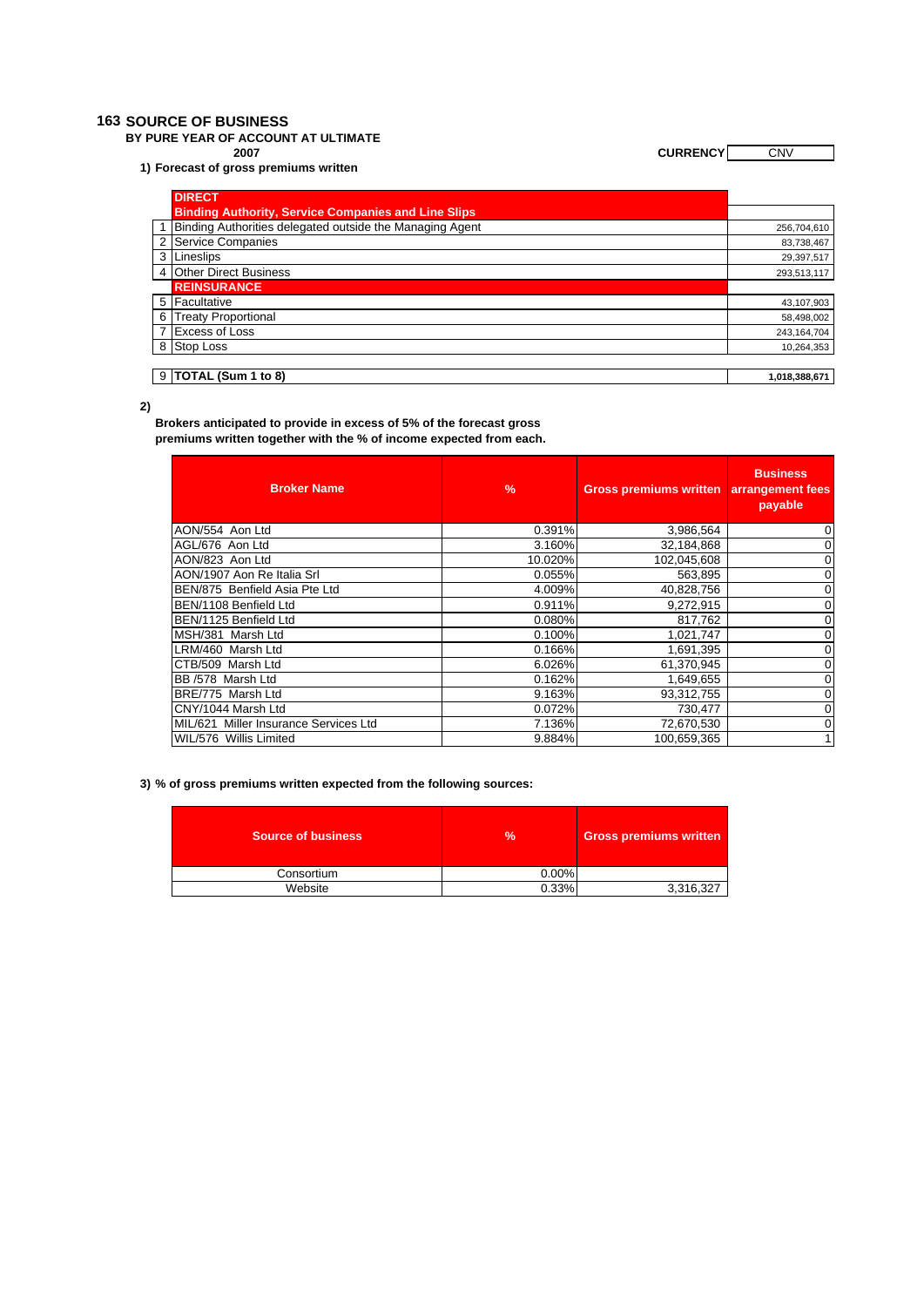### **169 GEOGRAPHICAL SPLIT OF BUSINESS**

#### **BY PURE YEAR OF ACCOUNT AT ULTIMATE**

by domicile of risk<br>2007

**2007 CURRENCY** CNV

| <b>Region</b>                 | <b>Gross</b><br><b>Premiums</b><br><b>Written</b> | % of Total<br><b>Gross</b><br><b>Premiums</b><br><b>Written</b><br>% |
|-------------------------------|---------------------------------------------------|----------------------------------------------------------------------|
| <b>Americas</b>               |                                                   |                                                                      |
| South America                 | 7,558,686                                         | 0.7%                                                                 |
| North America                 | 509,853,523                                       | 50.1%                                                                |
| Central America               | 7,894,922                                         | 0.8%                                                                 |
| Caribbean                     | 7,982,021                                         | 0.8%                                                                 |
| <b>Asia Pacific</b>           |                                                   |                                                                      |
| South Asia                    | 2,649,272                                         | 0.3%                                                                 |
| Oceania                       | 12,093,471                                        | 1.2%                                                                 |
| East Asia                     | 13,379,570                                        | 1.3%                                                                 |
| <b>Central Asia</b>           | 2,822,874                                         | 0.3%                                                                 |
| <b>Europe</b>                 |                                                   |                                                                      |
| Western Europe (excl. UK)     | 46,798,600                                        | 4.6%                                                                 |
| UK                            | 45,247,739                                        | 4.4%                                                                 |
| Central & Eastern Europe      | 7,823,451                                         | 0.8%                                                                 |
| <b>Middle East and Africa</b> |                                                   |                                                                      |
| Northern Africa               | 2,026,976                                         | 0.2%                                                                 |
| Middle East                   | 8,831,289                                         | 0.9%                                                                 |
| Central & Southern Africa     | 8,978,501                                         | 0.9%                                                                 |
| Worldwide                     | 334,447,778                                       | 32.8%                                                                |
| <b>Total</b>                  | 1,018,388,671                                     |                                                                      |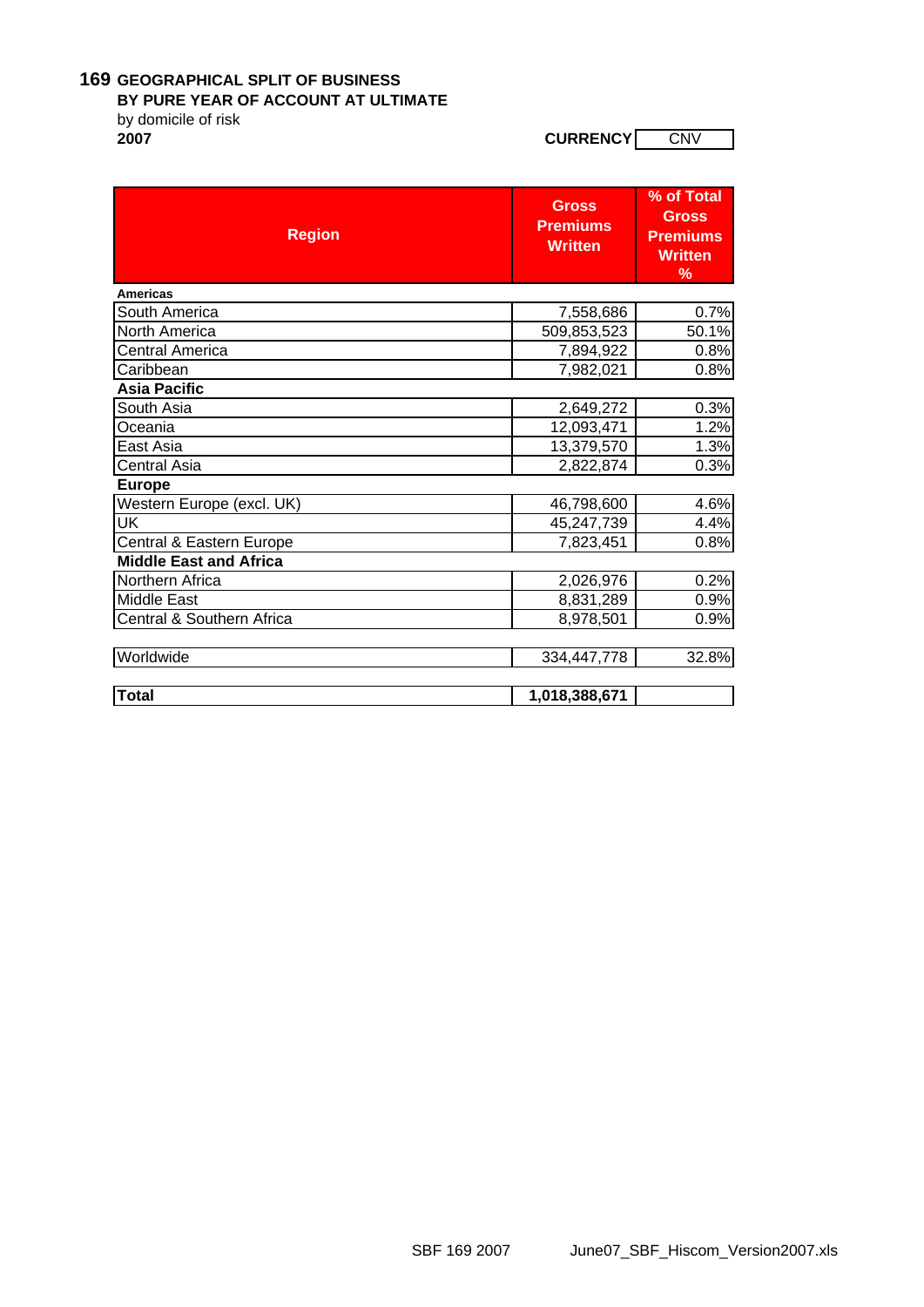## **171 TOTAL INVESTMENT RETURNS**

**CALENDAR YEAR 2007**

|                                      | <b>CNV</b> | <b>GBP</b>   | USD              |
|--------------------------------------|------------|--------------|------------------|
| <b>Investment return</b>             | 55,000,000 | 12,000,000   | 84,280,000       |
|                                      |            |              |                  |
|                                      |            | Return Range |                  |
| <b>Investment Manager</b>            | From       | To           |                  |
|                                      | (%)        | (%)          | <b>CCY</b>       |
| AllianceBernstein Ltd                | 4.00%      | 6.00%        | Sterling         |
| AllianceBernstein Ltd                | 3.00%      | 5.00%        | Euro             |
| <b>Wellington Management Company</b> | 4.00%      | 6.00%        | <b>US Dollar</b> |
| <b>UBS Global Asset Management</b>   | 2.00%      | 4.00%        | Can Dollar       |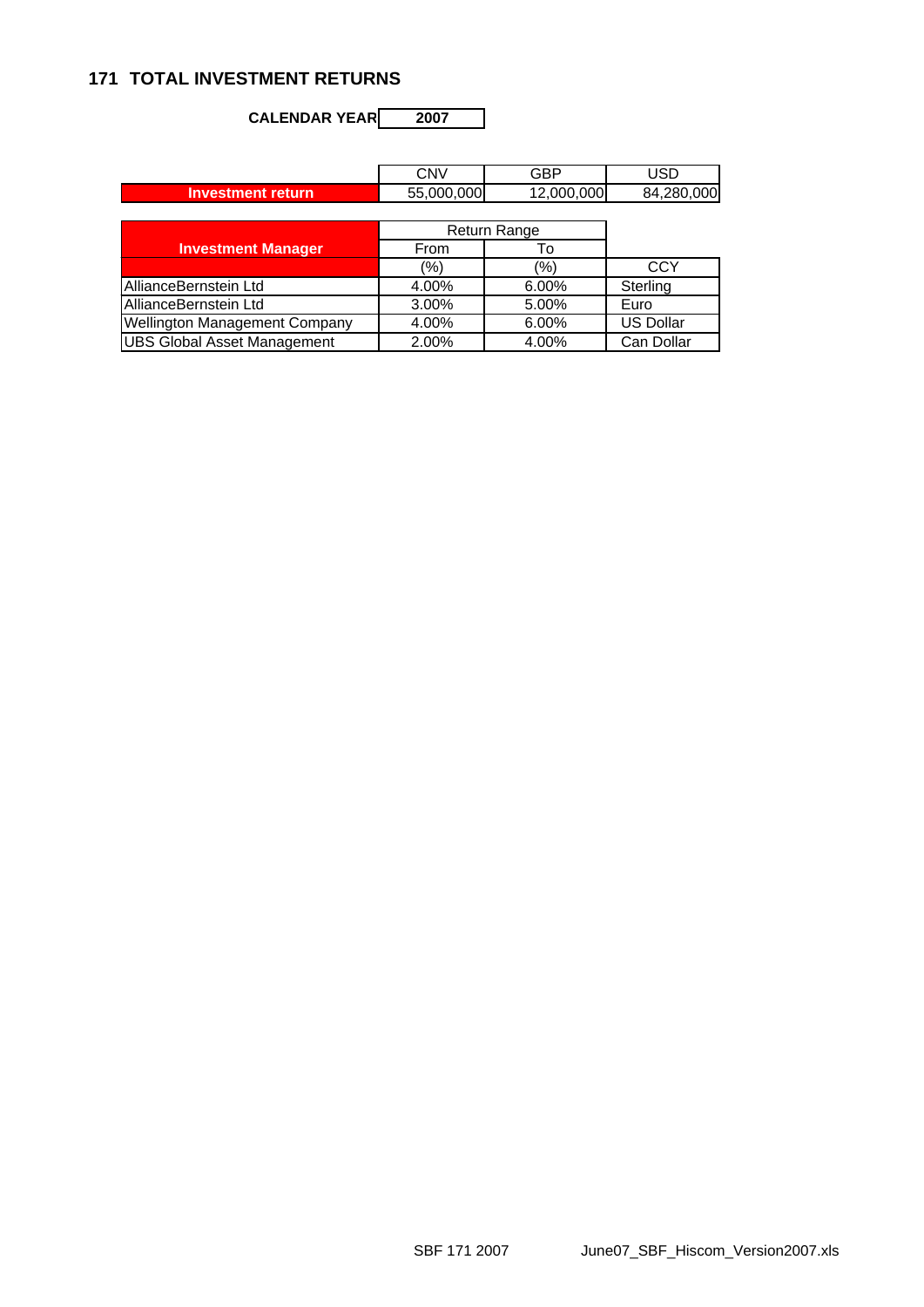## **420 CAPACITY INFORMATION**

## **2007 CURRENCY** CURRENCY CURRENCY

| <b>Capital Provider Category</b> | <b>Estimated</b><br><b>Level of</b><br><b>Support</b> | <b>New Capacity</b> |
|----------------------------------|-------------------------------------------------------|---------------------|
| <b>Aligned Corporate</b>         | 634,631,303                                           | 30,462,303          |
| Other direct corporate           | 3,175,420                                             | 152,420             |
| Members' Agent - MAPA            | 52,093,487                                            | 2,500,487           |
| Members' Agent - Non MAPA        | 185,099,790                                           | 8,884,790           |
| QQS Capacity                     | 87,500,000                                            | 87,500,000          |
| <b>Total Capacity</b>            | 962,500,000                                           | 129,500,000         |

**Aligned (members controlled by the Managing Agent) Member** 

| Member<br>:Number | <b>Member Name</b>                    | Syndicate<br>Participation |  |  |
|-------------------|---------------------------------------|----------------------------|--|--|
| 053493D           | Hiscox Dedicated Corporate Member Ltd | 634,631,303                |  |  |